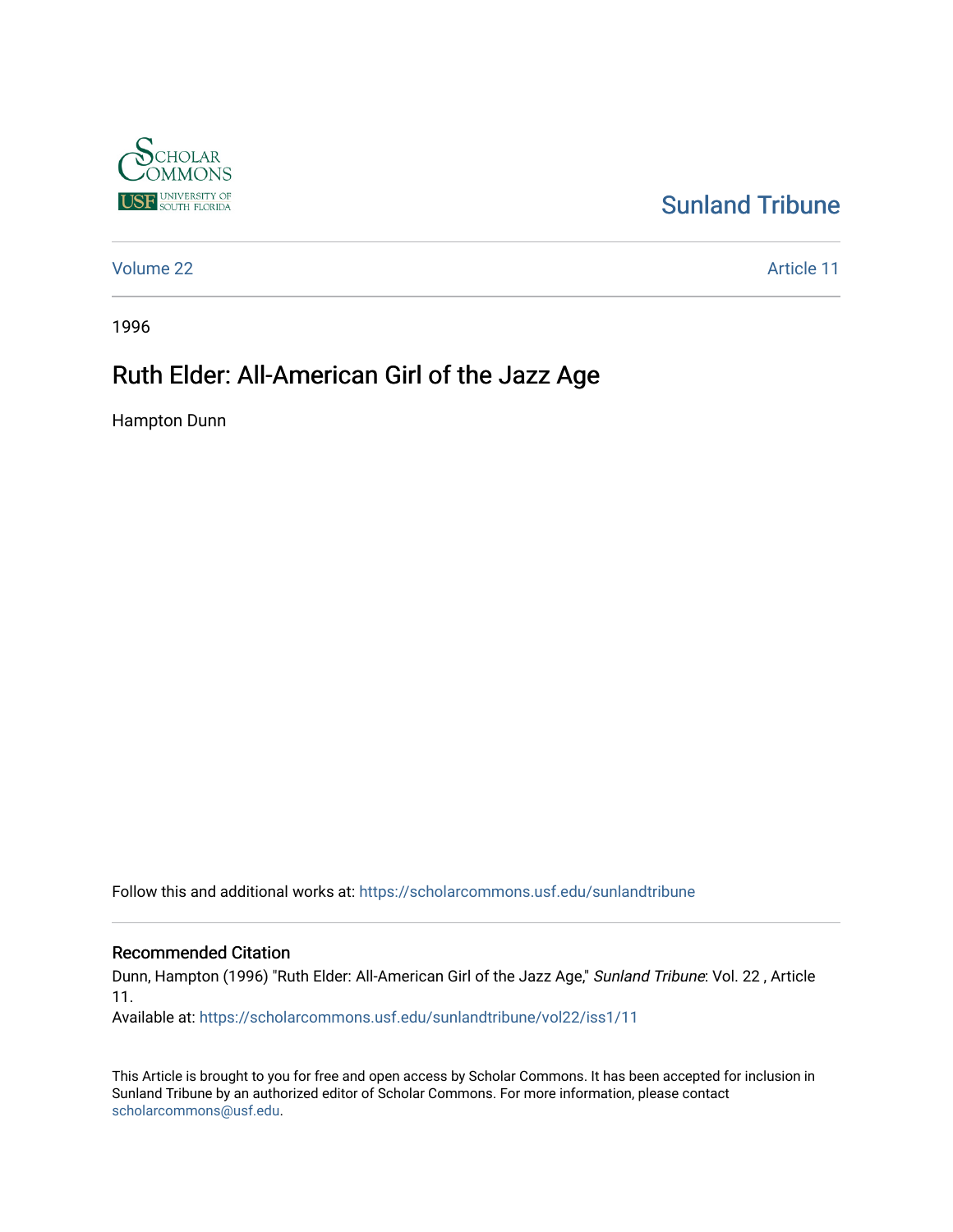# **RUTH ELDER: ALL-AMERICAN GIRL OF THE JAZZ AGE**

### **By Hampton Dunn**



**Ruth Elder**  — *Lakeland Ledger*

The year Nineteen Twenty-Seven has been dubbed The year the World Went MAD. In fact, free-lance writer and editor Allen Churchill wrote a book with that title about the exciting times that climaxed the decade of the Roaring Twenties.<sup>1</sup>

The blurb on the dust jacket flap explained:

"1927 — peak of the Age of Wonderful Nonsense, ear of Prohibition and Peepholes, jazz babies and ukuleles, Clara Bow and Ramon Navarro, tabloids and portable victrolas . . ." Want more? Try the Year of the Big Shrick. $2$  Or, would you believe, the

Whoopee Era, the Lawless Decade, the Age of Hoopla, and on and on?<sup>3</sup>

Think not that Florida escaped being "touched" by this hurricane of madness. Actually, the multimillion-dollar boom in local swampland had burst unhappily the year before — but the speculators, the opportunists, and the fat cats just didn't realize it. In Miami, the temperature climbed from 48 degrees to a pleasantly warm 71 at noon.

And America — and the world — was in a daredevilish, record-setting mode. Indeed, that was the year Charles "Lucky Lindy" Lindbergh courageously pioneered and flew — alone — from New York across the Atlantic Ocean and landed in Paris.<sup>4</sup>

And then the world went MAD, trying to set new records in the air; attempting to be "first" in this or that. Raymond Orteig, a St. Louis businessman, had started the non-stop trans Atlantic steeplechase, and setting the entire aeronautical world in a tizzy back in 1919, when he posted a  $$25,000 - a$  large sum in those days (and not bad even today) prize for the first non-stop flight from New York to Paris. In Jacksonville, Fla., a hotel operator sweetened the pot by adding another \$1,000 to the prize pot.

In obscure little Lakeland, Fla., a true pioneer in the business of flying, a man named George Haldeman, caught the fever and itched to become that first flier to cross the ocean in a "flying machine." On a visit to Daytona Beach, Fla., he had seen the first Pitcairn airplane equipped with the new Wright J-5 engine. Ervie Ballough, who was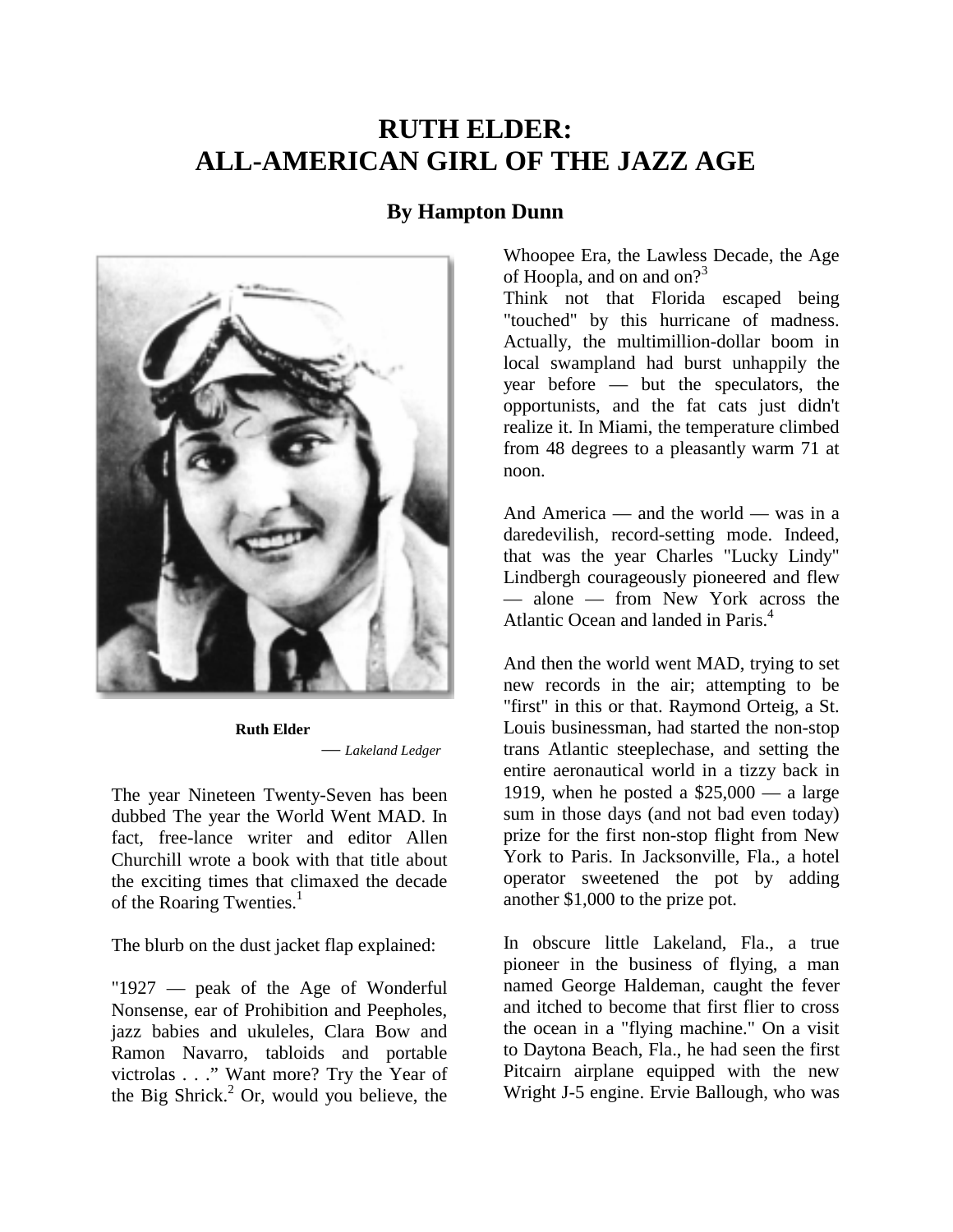piloting the aircraft, made the prophetic statement, in Haldeman's presence, that the first man who could have an airplane built around that engine and get off the ground with 400 gallons of gasoline would be able to make a non-stop flight from new York to Paris and collect Orteig's prize. That prediction was made several years prior to 1927.<sup>5</sup> Even, then, George Haldeman was making plans to reach for the plum. Ballough's estimate of what it would take to fly the Atlantic was made months before Lindbergh accomplished his world famous feat on May 20-21, 1927, in a Ryan monoplane equipped with ... you guessed it: a Wright J-5 engine and carrying between 300 and 400 gallons of fuel! "Lucky Lindy" did this before George had been able to complete his own plans, to say nothing of raising funds for the trip. So, Haldeman put his dream on the back burner.

Enter: A pretty young lass named Ruth Elder, a one-time dental assistant and beauty contest winner  $^6$ 

Ruth Elder also was a student pilot of Haldeman. One day she came to her instructor with a novel idea: She wanted to



**Tampa Mayor Charles H. Brown poses beside George Haldeman's plane at Drew Field.** 

— Courtesy Hampton Dunn Collection

be the first woman to fly the Atlantic! Her name began appearing in headlines all over the world. Ruth became and overnight, international celebrity. The headline writers had a field day. She was called the "Flapper Flier,"<sup>7</sup> a "Flamboyant beauty,"<sup>8</sup> "The All-American Girl,"<sup>9</sup> "Miss America of the Air,"10 also "Miss America of Aviation."11 Author Allen Churchill even dubbed her "a nifty Jane."<sup>12</sup>

And the staid, ever-so-proper *New York Times* got familiar enough with the charming Florida lady that it dared to break its own rules — and unprecendentedly referred to the plucky Lakeland miss simply as "Ruth" in its stories! $13$ The Stinson monoplane she made famous

with flight was named *American Girl*.

Ruth Elder "migrated" to Lakeland from Anniston, Ala. Her parents, Mr. and Mrs. J. C. Elder, later followed. Hers was a large family. She had two sisters and five brothers.

Allen Churchill recorded that the prim New York Times was "smitten" by the good-looking gal from Alabam'.14 The author wrote: The newspaper "reported in warm detail that she was smaller than her photographs made her seem and that she spoke with a soft Alabama drawl."

Churchill added this description of Ruth: "With her wide smile, she looked exactly like the Pepsodent ads in contemporary magazines".<sup>15</sup>

Haldeman himself became as enthusiastic about the daring adventure as his beautiful understudy was. Before his death in 1982, this author interviewed him while researching the book *Yesterday's Lakeland*. 16 There was one glitch: Ruth was married. Her husband, Lyle Womack, had departed for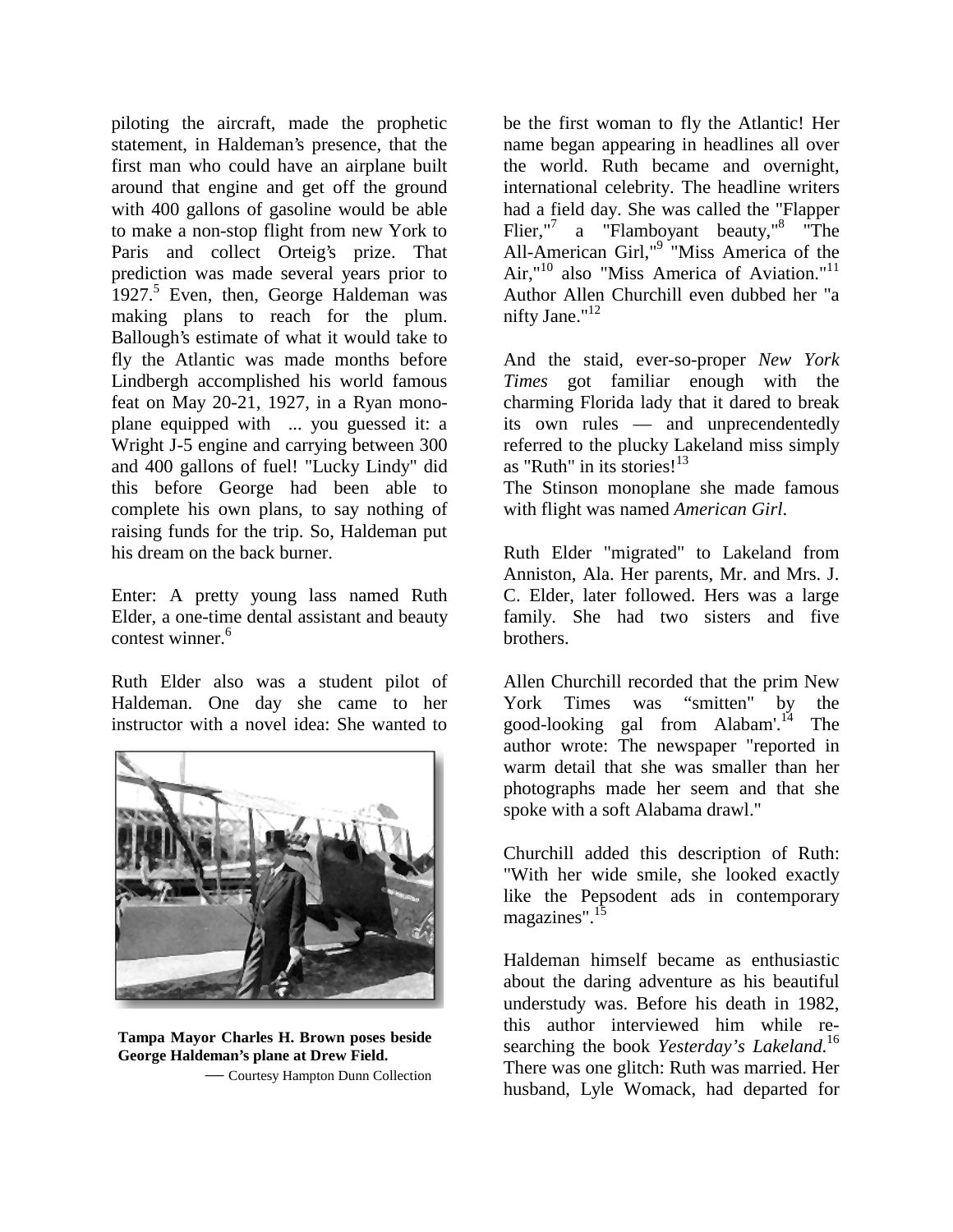Panama on business. He thought he had persuaded his glamorous wife not to attempt the flight. $17$ 

When Ruth first approached George with her idea, he told her to forget the thought of going alone.

"I shook my head and shot back at her, 'No, no, Ruth, you can't do that — you have only 100 or 150 hours in the air, and I will not let you go alone.'" Whereupon, she begged for him to go as pilot and she as co-pilot.

"Ruth was applying for a divorce at the time," George continued. "I insisted I would not fly her across the ocean until she got her divorce. She got it, and we moved fast to begin the flight." $18$ 

Others also had objected. "Even if she succeeds, what will she have accomplished for the common good?" asked an eminent woman sociologist of the day.<sup>19</sup> Other women joined in the chorus and newspapers like the *New York World* editorially suggested that the 23-year-old flapper be officially restrained. There were reports that Ruth's mother back in Alabama opposed the risky adventure. But on the day the fliers took off from New York for Paris, the United Press in a dispatch printed in *The Anniston [Ala.] Star* in her hometown quoted Ruth as saying, "her mother had given her approval to the flight." The UP news story stated that Ruth had with her a Bible sent by her mother.

In her new role as America's heartthrob, the aviation-struck Miss Elder found herself as the style-setter for the young ladies of the nation. The possessor of one of the first boyish bobs in recorded history, she decided to let her hair grow back into a full bob. $^{20}$ While this happened, she wound a scarf around her head gypsy fashion, and soon



**This photograph, autographed by Ruth Elder herself, shows Ruth and George descending from the plane from an unidentified location.**  — Courtesy Hampton Dunn Collection

girls all across the country were doing the same. And, Churchill noted, the Lakeland lady also wore plus fours and golf socks "in the Clarence Chamberlin manner."<sup>21</sup> Altogether, observers say, she added up to the image of an attractive, intrepid aviatix which she surely was.

The Elder-Haldeman odyssey started like this, in the words of George: "We left from old Drew Field in Tampa (the Lakeland airport was not finished at the time). Congressman Herbert J. Drane came over to Tampa to tell us good-bye and to wish us  $luck.$ <sup>5,22</sup>

They stopped in Wheeling, W. Va., to greet some business men who were backing the flight. Then it was on to New York to await ideal weather. It came on October 11, 1927. The plane was at Roosevelt Field perched on a ramp to help the craft, heavily laden with gasoline, get off the ground.

Well-wishers put a "care" package, a hamper of food aboard. Included were a vacuum bottle of hot bouillon, three turkey sandwiches, two bottles of coffee, one of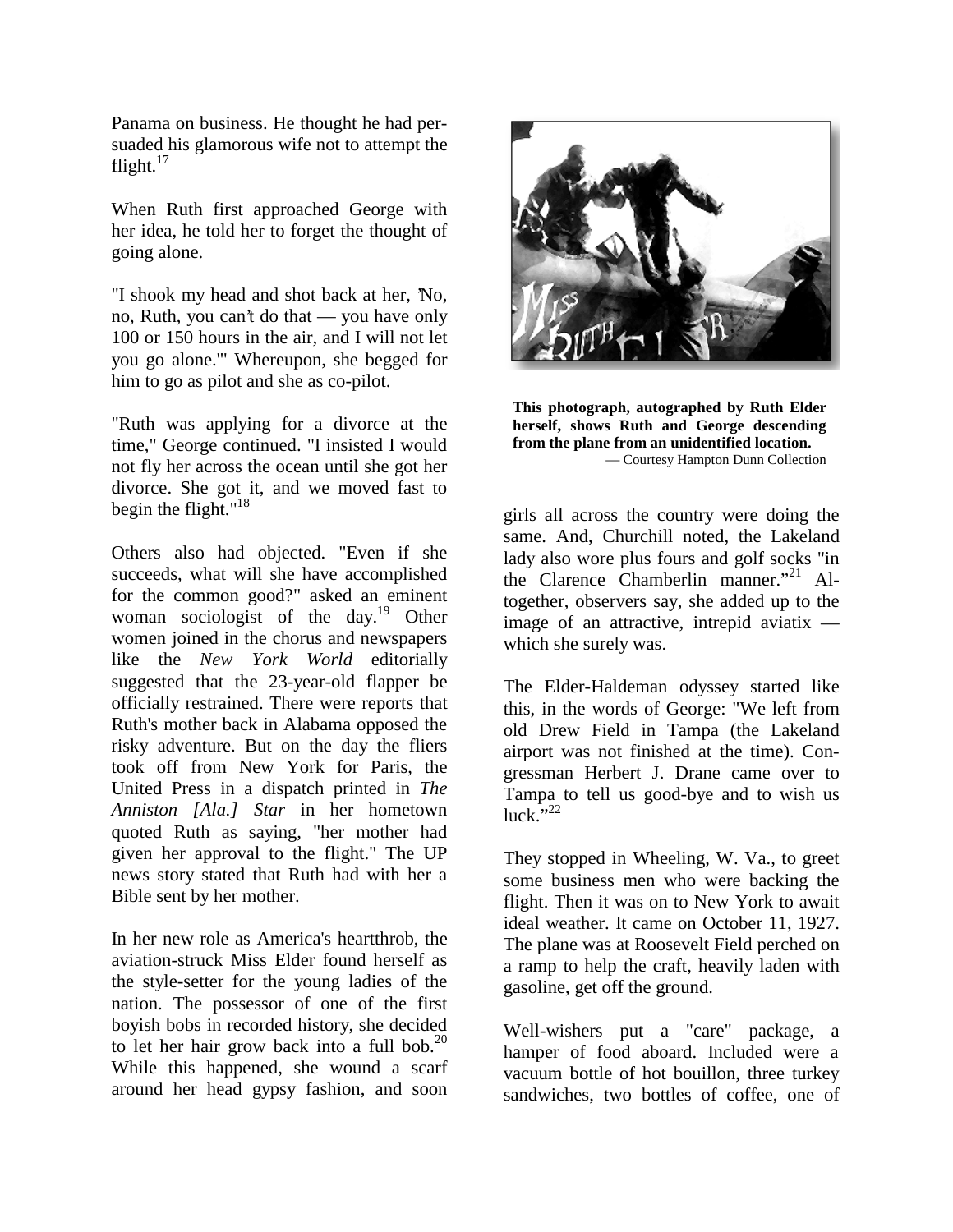tea, a gallon of water, and some sweet chocolates.23 Ruth's comment: "At first we were going to take a whole lot of stuff to eat. But we'll be in Paris soon, and they have plenty of food there."

Besides, Ruth had had a hearty breakfast: a slice of honeydew melon, two soft boiled eggs and toast, and two cups of coffee.<sup>24</sup>

The American Girl took off at 5:04 p.m., and back in Anniston, Ala., the afternoon *Star* put out an "EXTRA" to announce the news to the folks in Ruth's hometown, with a "streamer" in box car letters shouting: RUTH ELDER OFF TO PARIS. Thus The American Girl added another roar to "the Roaring Twenties."

The wire story mentioned that Miss Elder's "costume" for the flight consisted of gray knickers, a plaid sweater and a white, starched sport shirtwaist under her flying suit.<sup>25</sup> Under the flying helmet she wore, the United Press reported, the scarlet bandanna "which has become as much a part of her as Helen Will's eye shade." The UP (now United Press International) also reported that "in the pocket of her flying suit, (Ruth) admitted, she was carrying a complete vanity case, with lipstick, rouge, and all."

The Lakeland lady was quoted as saying: "I want to get out of the plane at Le Bourget as cool and neat as I did at the start. Surely, I'll powder my nose whenever I feel like it flying or not flying."26

Spoken like the good-looking beauty queen that she was.

The flight would follow the "Lindbergh Trail" from New York, along the New England and Maine coast, over Old Orchard, Maine, over Nova Scotia and Newfoundland, and across the Atlantic to Ireland, England, and France.

The American Girl flew far south of the Great Circle Route, which one historian noted was "cold and hazardous in October."<sup>27</sup> But the southerly course would be near shipping lanes — which proved to be fortunate as we shall see.

The historian added: "American Girl ran into heavy squalls several hundred miles after takeoff and flew straight into the teeth of them for eight terrifying hours. At one point the plane heaved so dangerously that the comely Ruth Elder crept out on the tail to balance it. Other times she relieved Haldeman at the controls. At one danger point, Haldman was forced to dump gasoline to help the plane in its fight against the storm. Next the oil pressure began to fail. 'Look for a ship,' Haldeman finally ordered. Five hours later Ruth spied the Dutch tanker *Barendrecht*."28

Miss Elder dropped a note to the ship, weighted by a spark plug, $^{29}$  asking how far to land, and which way? On deck, in large letters, the captain answered that the nearest land was Terceia, Azores, 360 miles away, or more than 500 miles from the coast of Portuagal.30 Haldeman decided to ditch the plane, and brought it down into the choppy ocean. He and Ruth climbed out on the wing from which a lifeboat rescued them. For a moment the American Girl bobbed in the water, then gasoline ran over the steaming engine and caught fire. An explosion followed and the plane went down. In Paris a week later, Ruth sadly said, "It was like watching an old friend drown."<sup>31</sup>

Back home, the *Lakeland Evening Telegram* spread the good news in a streamer in box car letters: FLIERS RESCUED BY SHIP.<sup>32</sup> Next morning, the *Tampa Morning Tribune*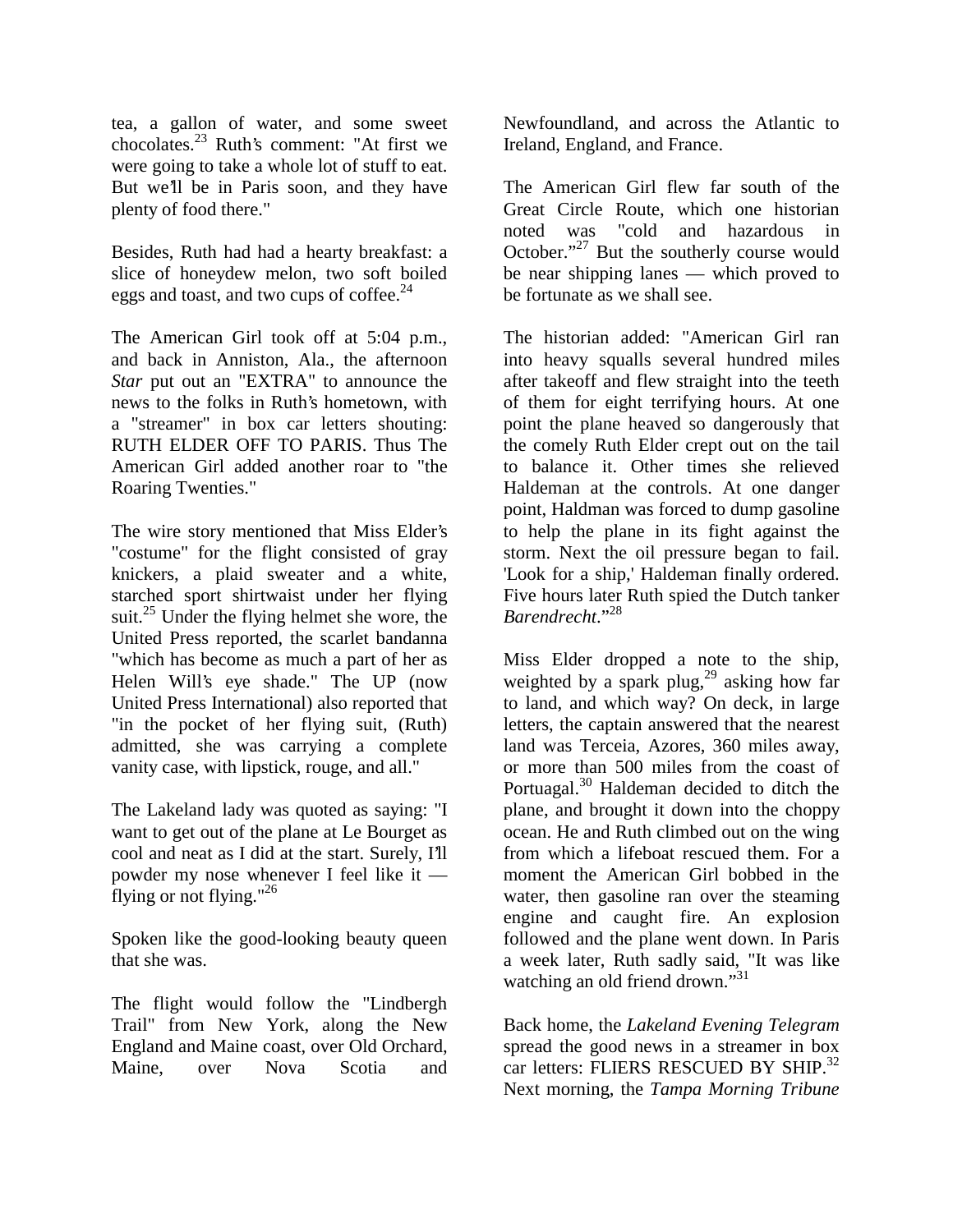headlined RUTH ELDER SAFE ON SHIP In Lakeland, the populace was "electrified" by the happy word and Mayor William S. Rodgers issued a call "for all" citizens to celebrate in Munn park. Ex-husband Lyle Womack turned up in the Panama Canal Zone, calling Ruth "the bravest girl in the world."33 *The New York Times* credited the plane flown by the two Lakeland celebrities with "the longest flight over water ever made" until then,  $2.623$  miles.<sup>34</sup>

The captain of the tanker was captivated by the real American girl, Ruth Elder, and told this story about her: "When she stepped on the deck of the ship, worn and wet and with her hair plastered to her head she very politely thanked me and then reached into a bag for a mirror and lipstick to repair some of the damage that had been done to her makeup."35 The *Barendrecht* changed its course to drop off the aviator passengers in the Azores.36

There Ruth met an established Viennese actress who had flown over from Lisbon in a German Junkers flying boat. After resting a few days in the Azores, the Florida fliers then boarded a ship for Lisbon where they were met by the American Minister. $37$  They were escorted by Portuguese officials to the Government Palace where President Carmono congratulated them on their thrilling rescue. There were flown to Madrid by a military plane where they were greeted by the American Ambassador.<sup>38</sup> But their odyssey was not yet over. They made an overnight train trip to Bantiz and a commercial flight to Le Bourget Field in Paris, arriving there on October 28.<sup>39</sup> Hello, Paree! (If Ruth and George had arrived at le Bourget when they were originally due, they would have been greeted by a crowd of 25,000 persons who were anxiously awaiting the pair.)<sup>40</sup> In Paris, the

Lakelanders were wined and dined and some said their reception was probably greater than if they had successfully completed the trip.41 At any rate, France's top officials honored the team at a reception at the swank Hotel de Ville. $42$ 

Although their flight was dubbed "a glorious failure," $43$  Elder and Haldeman were given hero status everywhere they went. On November 5th, they left Cherbourg aboard the British liner, *Aquatania*, arriving in New York on November 11. On board, pretty Ruth whiled away the hours of the journey playing shuffleboard and walking the dogs her new-found friend in France had given her. This writer was so dazzled by Ruth's fur coat, he failed to get the names of the pets.

Rested up, Ruth and George were ready for New York and home soil. And the Big Apple was ready for them. They were met by Mayor Jimmy Walker's reception committee and escorted to City Hall where the dapper His Honor himself added his greeting. And then, one of those famous New York noontime ticker parades up Broadway. However, it was reported  $44$  the City of New York spent only \$333.90 on greeting Ruth and her mentor, as compared with more than \$1,000 for Charles A. Levine, \$12,000 for the President of the Irish Free State, \$26,000 for Admiral Byrd, and \$71,000 for Lindbergh.

Good-bye, New York, Hello, Washington! Haldeman and Elder got back to the States to be invited by President Calvin Coolidge — "Silent Cal," he was called — to a luncheon on November 13, 1927, at the White House, joining other airmen who had attempted to fly the Atlantic, including Charles A. Lindbergh, Clarence Chamberlin, Richard E. Byrd. $45$  Social note: Ruth was the only female at the luncheon — and she wore that warm and fuzzy coat! She posed for a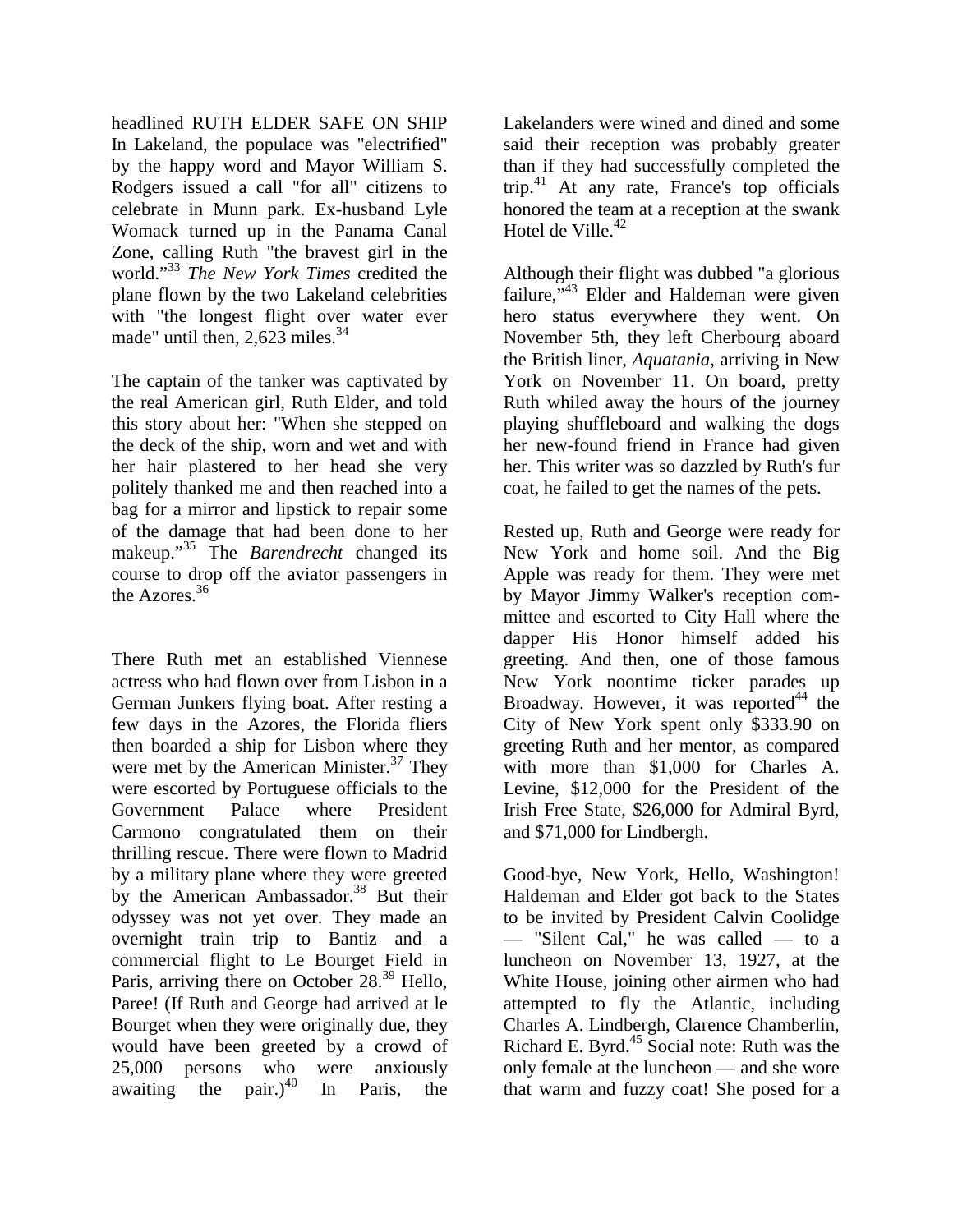picture, front row, center, standing between tall, lanky "Lucky Lindy" and the President.

After the noisy homecoming, beauteous Ruth signed up for a 25-week tour at the rate of \$5,000 a week.<sup>46</sup> She was in vaudeville for six months, reputedly receiving more than \$100,000 for personal appearances. She starred in two silent movies with Richard Dix and Hoot Gibson. $47$  Her bank account stood at \$250,000.

But easy come, easy go. Ruth blew her nest egg. "The money slipped through my fingers, and soon there was nothing," Miss Elder said in an interview years later. $48$ 

Ruth continued to "dabble" in aviation, even flew in the first National Women's Air Derby in 1929 and came in fourth.<sup>49</sup>

For years, Ruth lived in Honolulu, then moved to San Francisco where she died in 1977. Shortly before Ruth's death, this writer happened to be in San Francisco. He called up the former Floridian and made an appointment for an interview. She called my hotel and left a message, saying she didn't feel well and begged off the interview date.

In an obituary on Ruth, the Associated Press summed up her life after the flight: "In the half century after the flight ... Miss Elder made movies, met a President, hobnobbed with royalty, married six times, made a lot of money — and spent it all."

Her husbands included New York socialite Walter Camp, Jr. At one time, there were rumors that Ruth Elder and Howard Hughes had a "relationship" going.<sup>50</sup>

She was 74 when she died on October 9, 1977, almost 50 years to the 50th anniversary of her aborted flight. Her husband of 21 years, Ralph King, 79, told reporters his flamboyant wife had been suffering from emphysema for several years.51 She was bedridden for the last two weeks after complications from a broken hip. She was cremated and her ashes were scattered over San Francisco Bay.

"She was a beautiful person, a real woman," said King.

She had divorced her six husbands, including King, whom she remarried. King also was wed six times. When Ruth divorced King in 1953, she claimed he had called her a "gray-haired old bag."<sup>52</sup>

Haldeman continued in aviation to his dying day. Eighty-four when he died in Lakeland in 1982, Haldeman was at the time a consultant on the controversial B-1 bomber. This writer had the honor of being an honorary pallbearer at his funeral.

 $<sup>2</sup>$  Ibid.</sup>

<u>.</u>

 $3$  Ibid.

4 Charles A. Lindbergh, *We* (New York, 1927), 224.

5 William C. Lazarus, *Wings in the Sun* (Orlando, FL, 1951), 93.

 $<sup>6</sup>$  Churchill, 246.</sup>

<sup>7</sup> *Philadelphia Record*, undated.

<sup>8</sup> Lakeland (FL) Ledger Oct. 10, 1977, 1.  $<sup>9</sup>$  Churchill, 247.</sup>

<sup>10</sup> *The Tampa Tribune*, Oct. 11, 1977 (AP dispatch).

 $13$  Ibid.

<sup>1</sup> Allen Churchill, *The Year the World Went MAD* (New York, 1960).

<sup>11</sup> Martha E Sawyer, *The Lakeland Ledger*, June 10, 1987, 7C.

 $12$  Churchill, 247.